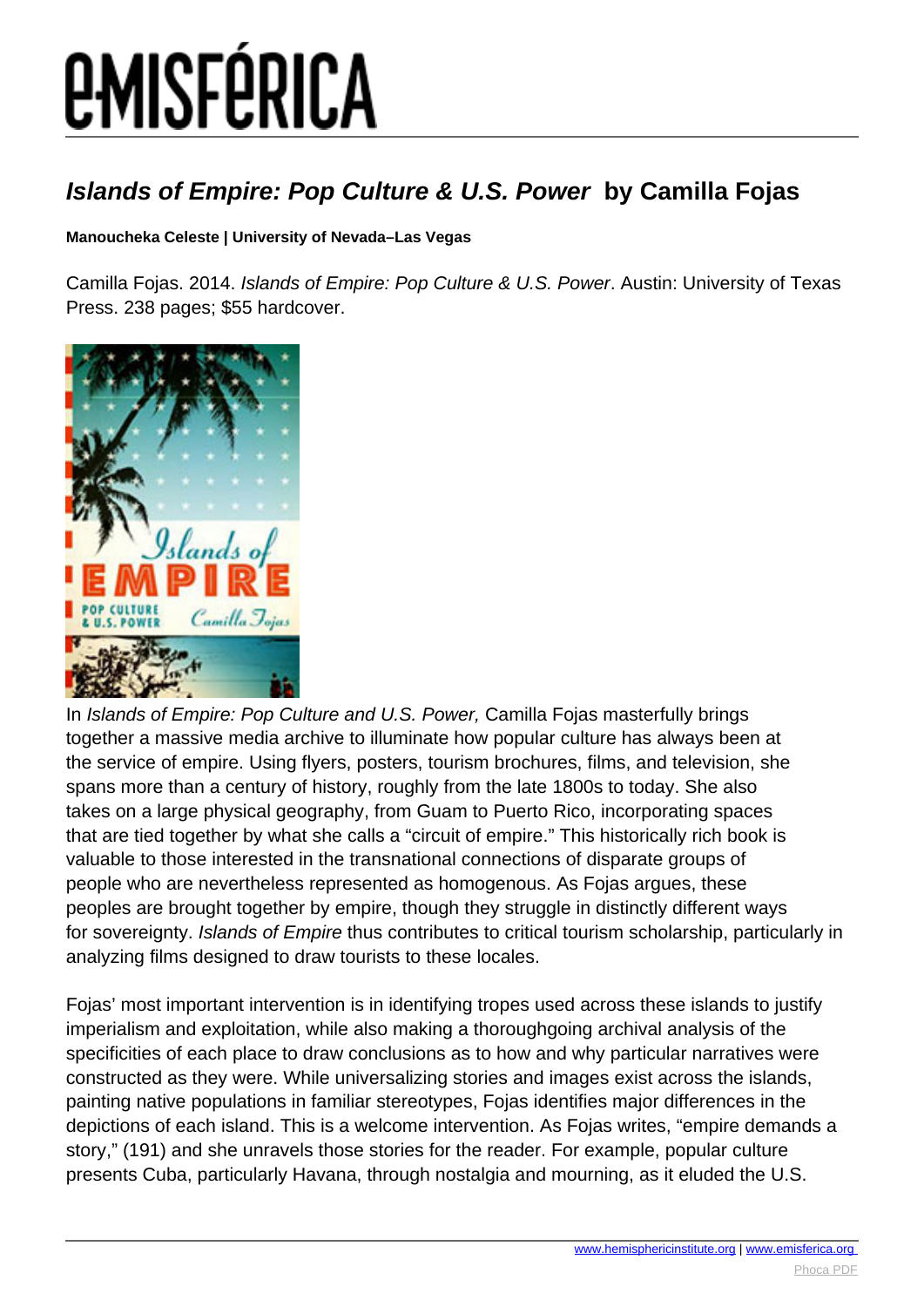# *<u>EMISFÉRICA</u>*

imperial grasp as a potential U.S. tourist destination after 1959. Fojas says Puerto Rico replaced Cuba in this capacity in the U.S. consciousness of the Caribbean. It became what Fojas called an embodiment of the American way while also lingering in limbo as neither a U.S. state nor a sovereign nation. She notes that Hawaii also replaced Cuba as a U.S. tourist destination and became the "gold standard" with state status. Heroic American protagonists in films in and about Hawaii incorporate "desires for redemption from mainland unrest" (191). Guam, on the other hand, falls short of Hawaii's touristic glory as popular imagery depicts it primarily as a military support site, despite a rise in its tourism and sovereignty movements. The Philippines and Filipinos are represented as "foreign domestics." Fojas argues that, as such, Filipinos' foreignness comes from never being completely incorporated into the U.S. imaginary and "sphere of influence," though they were used in U.S. popular culture to show a kind of familiarity, particularly in war movies.

Fojas' supports her analysis by offering thorough histories of each place and by signaling key moments in U.S. popular culture related to the islands. For example, she argues that Elvis did to Hawaiian culture the same thing he did to African American culture by appropriating and whitewashing it for a wider audience. For her analysis of Puerto Rico, she reads key popular 20<sup>th</sup>-century films, including West Side Story and Fame . Fojas convincingly demonstrates that these texts do not simply exist as American culture, as Hollywood often tells us; they function as extensions of the empire, if not as an apparatus working actively for empire. She extends critiques of orientalist discourses that allow us to see how these texts serve to define and legitimize U.S. dominance. Islands of Empire helps the reader further locate the history of the U.S. as an empire, and the role that film, television, and print advertising played in its construction as such.

In addition to analyzing a wide range of texts that connect a handful of islands to provide a picture of how empire and popular culture are intertwined, the book is incredibly well-written. At times the writing is poetic. The author delivers complex ideas in language that a wide range of readers can grasp, while presenting beautiful prose. While there is some repetition throughout, this is a reflection of how representational themes repeat across different island cultures. Though the chapters can stand alone, it is together that they make a strong intervention. The chapter on Puerto Rico has perhaps the most recent examples and could stand to be its own project, particularly because it draws from so many objects of analysis, from Rosie Perez's career and activism to Jennifer Lopez's stardom to Fame and West Side Story. The author offers glimpses into films that many have not seen or considered–including They Were Expendables, Cuba, and No Man Is an Island–providing accompanying photographs to help orient the reader throughout.

This reviewer approaches the book with a media studies background and suggests that media studies scholars will benefit from this book. Fojas conducts qualitative visual and textual analysis and identifies visibility and accessibility as criteria for selecting texts. For some readers it would be helpful to have more details about how texts were selected for the project. Still, most